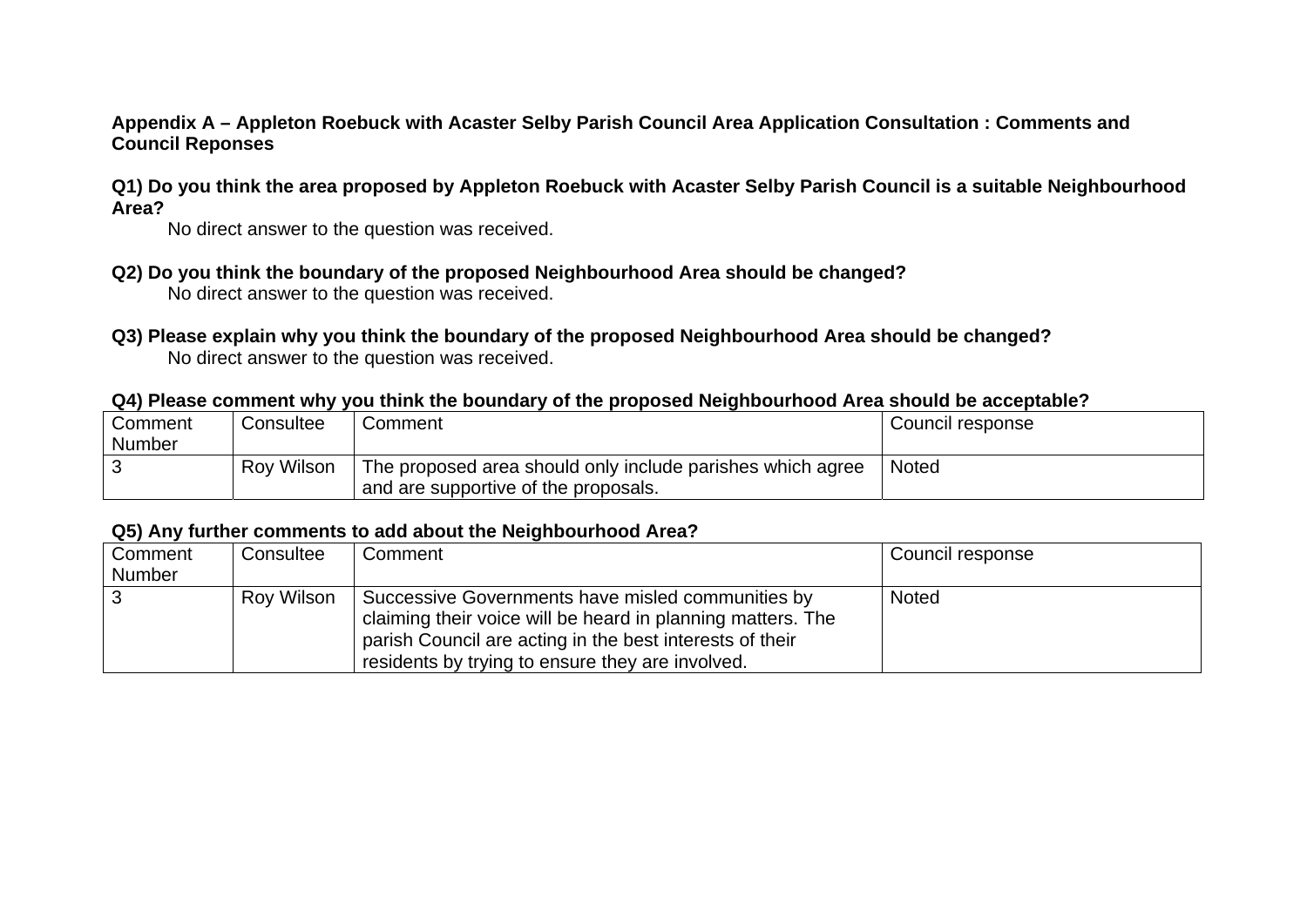| Comment<br><b>Number</b> | Consultee                                 | Comment                                                                                                                                                                                                                                                                                                                                                                                                                                                                                                                                                                                                                                           | Council response                                                                                                                                                                                                                                    |
|--------------------------|-------------------------------------------|---------------------------------------------------------------------------------------------------------------------------------------------------------------------------------------------------------------------------------------------------------------------------------------------------------------------------------------------------------------------------------------------------------------------------------------------------------------------------------------------------------------------------------------------------------------------------------------------------------------------------------------------------|-----------------------------------------------------------------------------------------------------------------------------------------------------------------------------------------------------------------------------------------------------|
|                          | Sport<br>England                          | Encouraging communities to become more physically active<br>through walking, cycling, informal recreation and formal sport<br>plays an important part in this process and providing enough<br>sports facilities of the right quality and type and in the right<br>places is vital to achieving this aim. This means positive<br>planning for sport, protection from unnecessary loss of sports<br>facilities and integrated approach to providing new housing<br>and employment land community facilities provision is<br>important.                                                                                                              | <b>Noted</b>                                                                                                                                                                                                                                        |
|                          |                                           | It is important therefore that the Neighbourhood Plan reflects<br>national policy for sport as set out in the above document<br>with particular reference to Pars 73 and 74 of the NPPF to<br>ensure proposals comply with National Planning Policy.                                                                                                                                                                                                                                                                                                                                                                                              |                                                                                                                                                                                                                                                     |
| $\overline{2}$           | National<br><b>Farmers</b><br>Union (NFU) | Our members within the neighbourhood area are no<br>exception and given that the area is largely farmed, it is clear<br>that any form of Neighbourhood Plan must identify the issues<br>and opportunities of farming. Our vision for the area is<br>"A sustainable rural community that is underpinned by an<br>innovative rural economy, and thriving farming and food<br>industry, which is profitable and supports viable livelihoods,<br>underpins sustainable and healthier communities and<br>enhances the environmental assets that are vital to the<br>counties prosperity"<br>For the farming community this vision is to be achieved by | <b>Noted</b><br>The Neighbourhood Plan will need<br>to have regard to the National<br>Planning Policy Framework and be<br>in general conformity with the<br>strategic policies within the Selby<br><b>District Local Plan and Core</b><br>Strategy. |
|                          |                                           | the following themes:<br>Strengthening our farming business to help them build<br>profitability and respond to new opportunities                                                                                                                                                                                                                                                                                                                                                                                                                                                                                                                  |                                                                                                                                                                                                                                                     |

# **General Comments – Do you have any other comments on the Area Application?**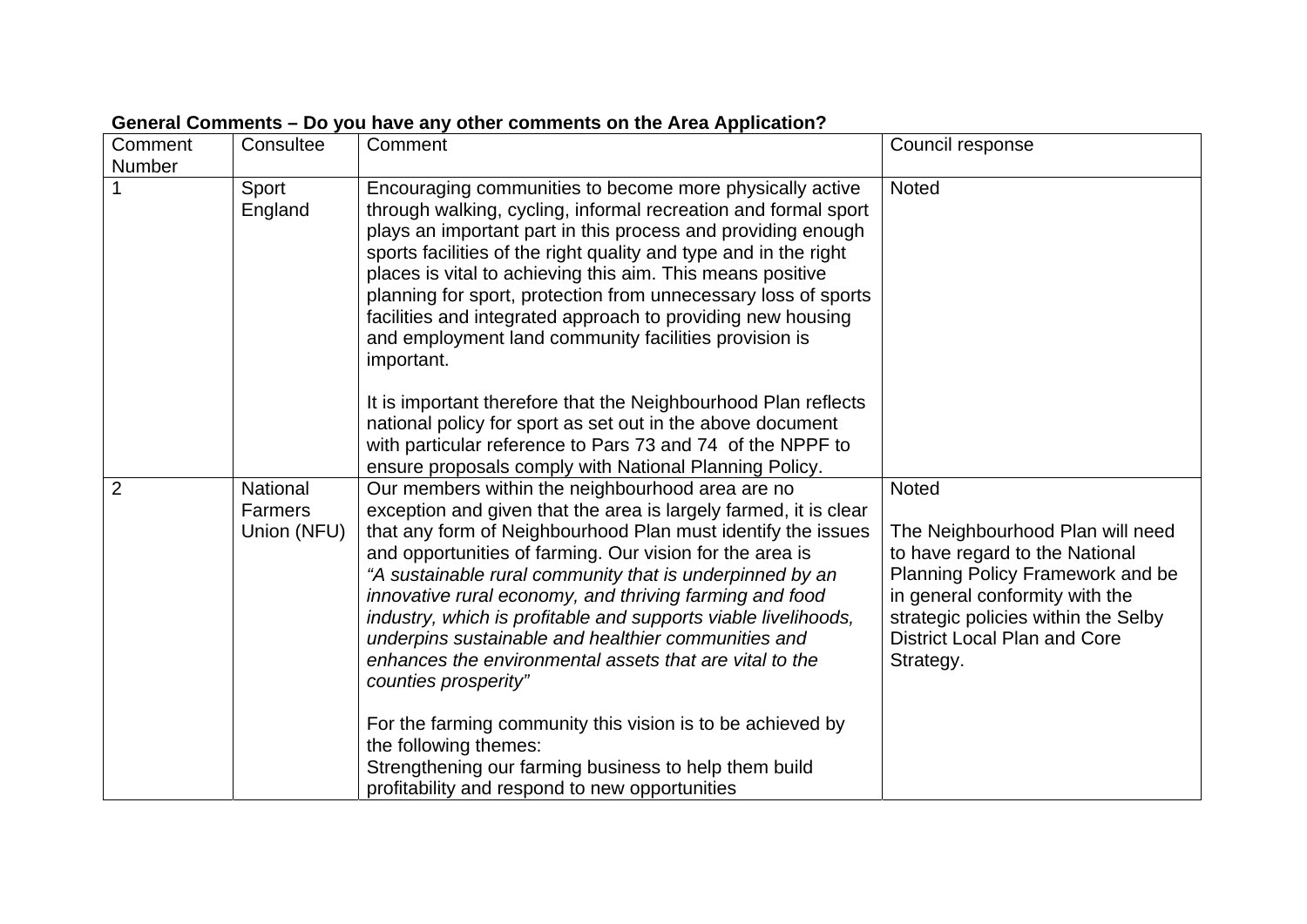| To create thriving localities that meet the needs of their           |  |
|----------------------------------------------------------------------|--|
| communities, businesses and their environment                        |  |
| Realising the value of the region's environmental assets             |  |
| In addition we would see some of the key priorities for farms        |  |
| to include (not in order of priority):                               |  |
| The ability for the next generation to take on management of         |  |
| farms and to support this through provision of affordable            |  |
| housing to allow succession Develop farming enterprises that         |  |
| can meet the challenges of food security through                     |  |
| modernising and becoming more efficient. Diversifying                |  |
| farming to meet new opportunities such as <i>inter alia</i> business |  |
| units or tourism Developing renewable energy which meets             |  |
| the needs of the farm and area appropriate to the location           |  |
| and renewable resources available Access to high speed               |  |
| broadband                                                            |  |
|                                                                      |  |
| Diversification is in line with National Planning Policy             |  |
| Framework (NPPF) that provides that local authorities should         |  |
| support development that enables farmers to become more              |  |
| competitive and sustainable and diversify into new                   |  |
| opportunities. A key message within the NPPF is the need for         |  |
| economic growth.                                                     |  |
| "A positive planning system is essential, because without            |  |
| growth, a sustainable future cannot be achieved. Therefore           |  |
| significant weight should be placed on the need to support           |  |
| economic growth through the planning system the default              |  |
| answer to development proposals is yes."                             |  |
|                                                                      |  |
| In the NPPF the government makes a number of very                    |  |
| important statements related to this the development of              |  |
| renewable energy. Paras 95 to 98 make a number key points            |  |
| including:                                                           |  |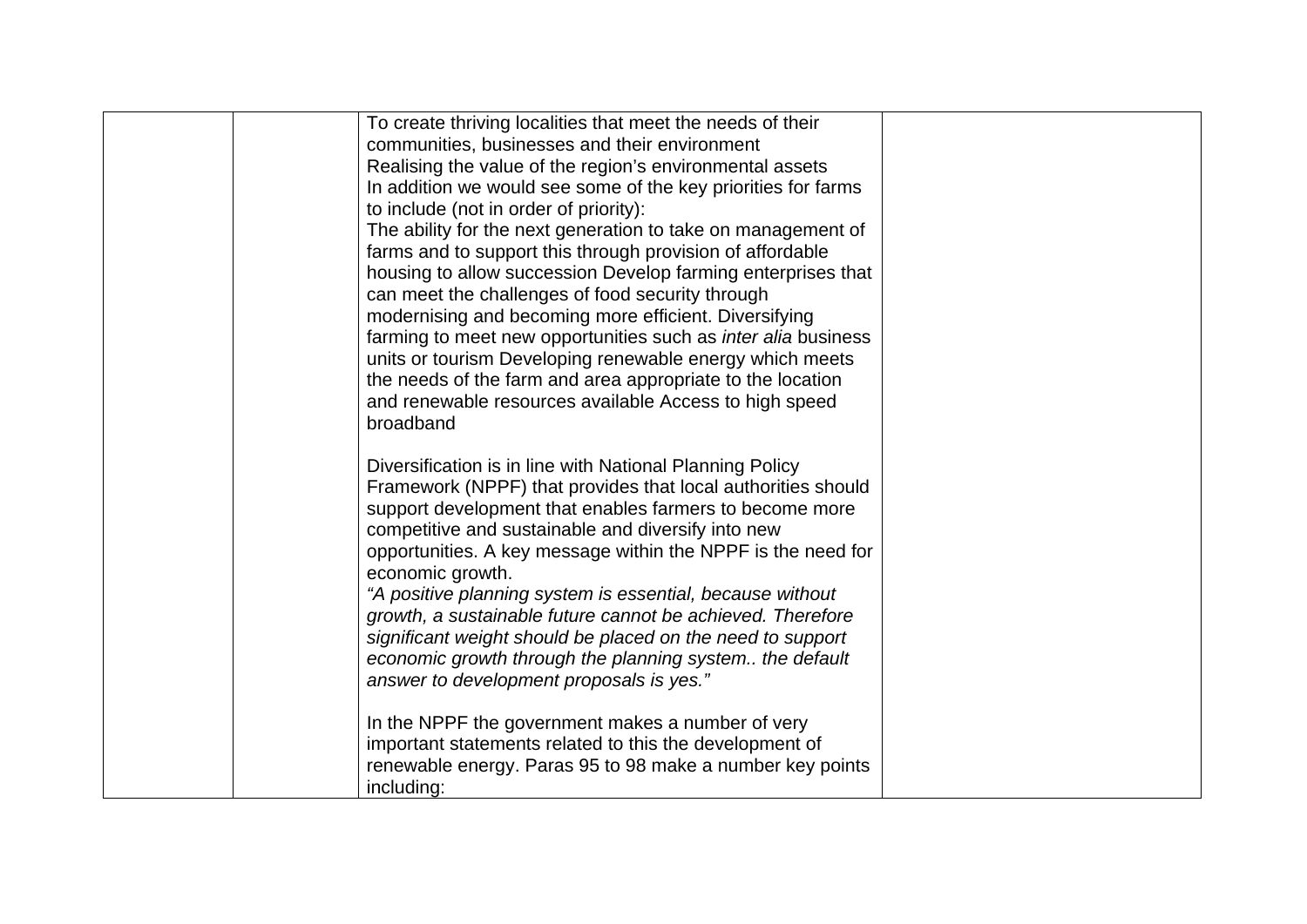| "local planning authorities should recognise the responsibility<br>on all communities to contribute to energy generation from<br>renewable or low carbon sources" (para 97) " have a positive<br>strategy to promote energy from renewable and low carbon<br>sources" which 'maximise renewable and low carbon energy<br>sources'. Renewable energy represents an important<br>opportunity for farms to reduce their energy bills and also to<br>create revenue that can help support farming activity. We<br>understand that this can be a contentious issue within<br>communities and are aware that early consultation with those<br>that are either impacted or likely to gain is crucial.                                                                                                                 |  |
|----------------------------------------------------------------------------------------------------------------------------------------------------------------------------------------------------------------------------------------------------------------------------------------------------------------------------------------------------------------------------------------------------------------------------------------------------------------------------------------------------------------------------------------------------------------------------------------------------------------------------------------------------------------------------------------------------------------------------------------------------------------------------------------------------------------|--|
| The following below is some developed principles for<br>guidance which is believed to shape activity in the area;<br>Food security is a crucial issue for now and the future and<br>any actions must ensure that we do not compromise our<br>ability to feed ourselves We should look to increase farm<br>productivity and decrease impact on the environment The<br>achievement of sustainable development in rural areas<br>through the integration of environmental, social and<br>economic objectives Meet the needs of a diverse rural<br>population and ensure equality of opportunity Maintain and<br>enhance the areas natural asset base Farmers and<br>landowners should always be consulted and listened to with<br>regard to developing an area Support sustainable growth in<br>the rural economy |  |
| Sustainable farming will support the wider community<br>Not one system of farming is the answer and all should be<br>supported for maximum benefit to society and the<br>environment Encourage links between rural areas and urban<br>centres                                                                                                                                                                                                                                                                                                                                                                                                                                                                                                                                                                  |  |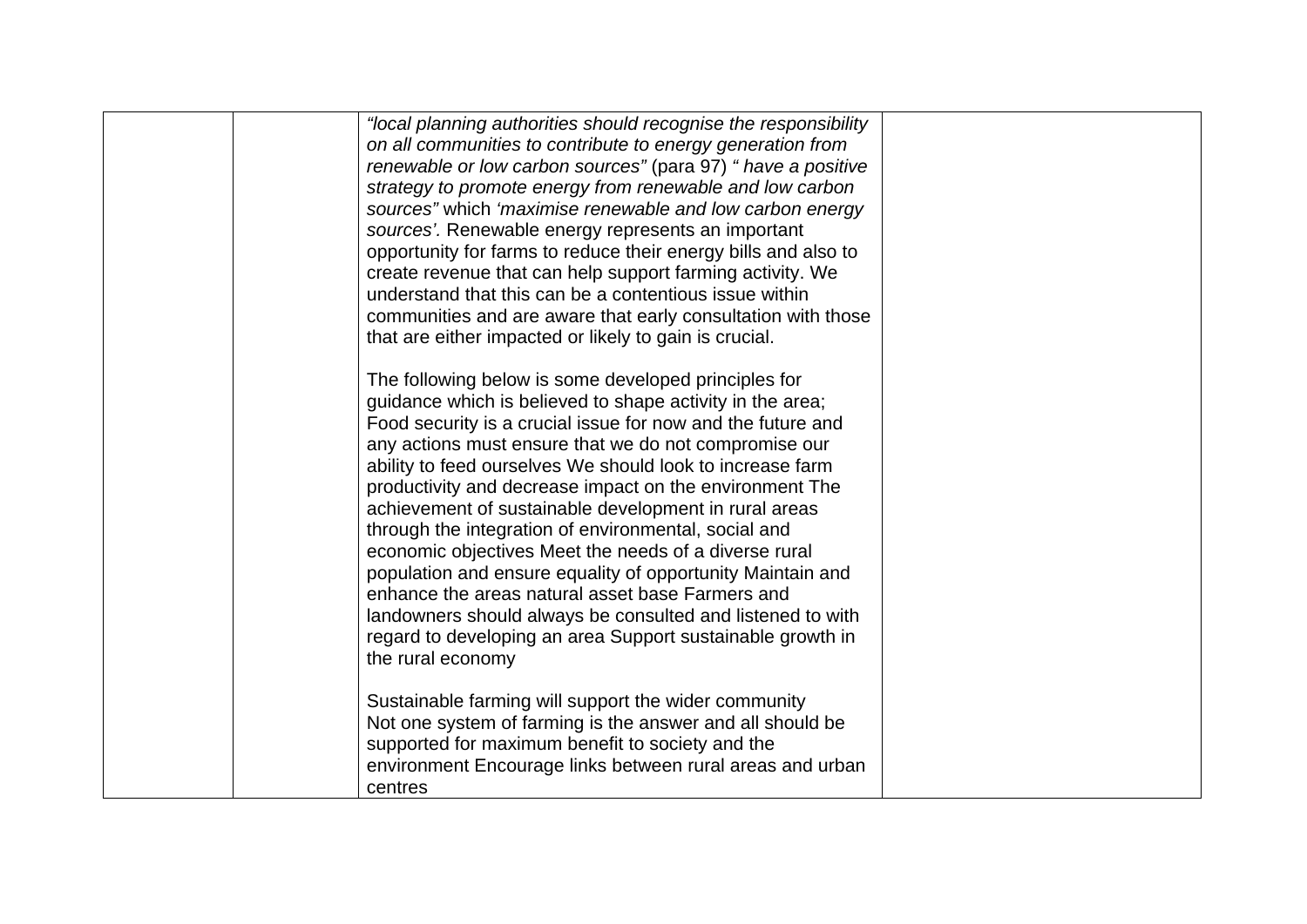| $\overline{4}$ | Wakefield<br>Council                                                                 | Welcomed to be part of the consultation process, however as<br>the proposed area does not abut the boundary with<br>Wakefield it is anticipated that the designation will not have<br>an impact on the Wakefield District, therefore Wakefield<br>Council have no objection to the designation.                                                                                                                                                                                                                                                                                                                                                                                                                                                                                                                                                                                                                                      | <b>Noted</b>                                                                                                                                                                                                                                                                                                                                                                                                                                                                                                 |
|----------------|--------------------------------------------------------------------------------------|--------------------------------------------------------------------------------------------------------------------------------------------------------------------------------------------------------------------------------------------------------------------------------------------------------------------------------------------------------------------------------------------------------------------------------------------------------------------------------------------------------------------------------------------------------------------------------------------------------------------------------------------------------------------------------------------------------------------------------------------------------------------------------------------------------------------------------------------------------------------------------------------------------------------------------------|--------------------------------------------------------------------------------------------------------------------------------------------------------------------------------------------------------------------------------------------------------------------------------------------------------------------------------------------------------------------------------------------------------------------------------------------------------------------------------------------------------------|
| 5              | Carl<br><b>Bunnage</b><br><b>North</b><br>Yorkshire<br>County<br>Council<br>Highways | Welcomed to be part of the consultation and as an officers<br>response and from a strategic planning perspective, no<br>comments are made.                                                                                                                                                                                                                                                                                                                                                                                                                                                                                                                                                                                                                                                                                                                                                                                           | <b>Noted</b>                                                                                                                                                                                                                                                                                                                                                                                                                                                                                                 |
| 6              | Paul Hey<br><b>York Consort</b><br>Internal<br>Drainage<br><b>Board</b>              | The Board have responded to a multitude of planning<br>applications over the years and have done so based<br>essentially of the Flood Risk Management remit. It is a matter<br>of record that the area has experienced levels of flooding that<br>have threatened residential properties, closed highways and<br>inundated agricultural land to the detriment of the local<br>economy.<br>It is important to note that when reviewing the broader<br>context of drainage issues impacts of development may not<br>be restricted to the immediate locality or the geographical<br>area of governance and that decisions may have detrimental<br>consequences up or downstream and across borders of<br>responsibility.<br>The Board would be concerned that this might result in<br>inconsistencies within the decision making process and or<br>cohesive working with other authorities such as NYCC and<br>City York Council (CYC). | <b>Noted</b><br>The Localism Act 2011 requires<br>local authorities to have a 'duty to<br>cooperate' by applying this duty is<br>aimed to avoid inconsistences in the<br>decision process. The Council will<br>consult with CYC and NYCC<br>throughout the consultation process<br>of producing this Neighbourhood<br>Plan. Appleton Roebuck with<br>Acaster Selby Parish Council will be<br>provided with representation from<br>consultations for their records and to<br>take note of comments submitted. |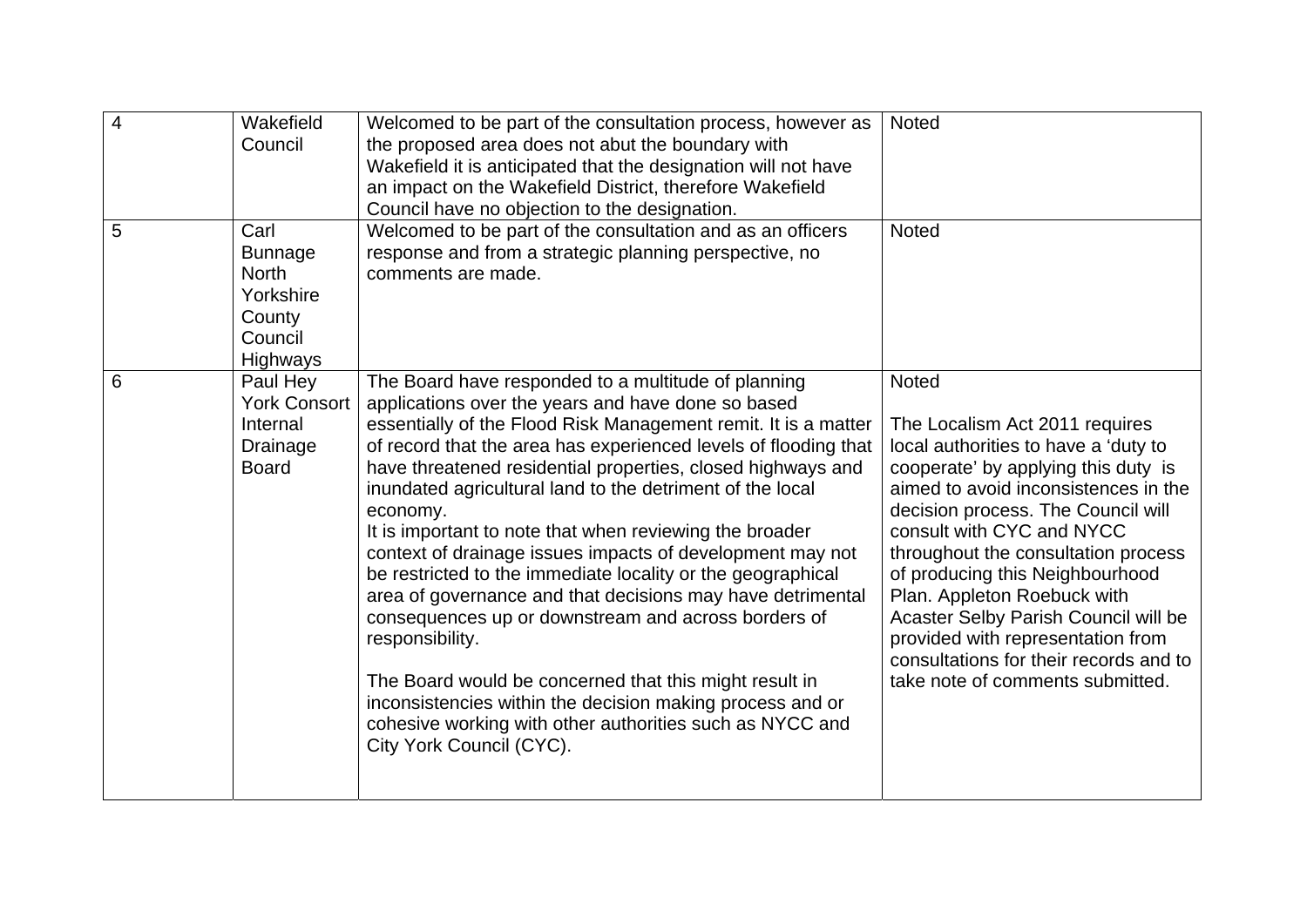|   |                                                        | Selby District Council have provided a good policy<br>background on which to evaluate the worth and risk<br>respective planning applications and made decisions<br>accordingly in a cohesive way with other authorities and<br>agencies. Given the fact that all watercourses in this<br>particular area are operating at their maximum capacity this<br>infrastructure needs to be protected via a strong policy<br>background and good governance within the context of the<br>planning process.<br>The Board would therefore seek to protect their assets and |       |
|---|--------------------------------------------------------|------------------------------------------------------------------------------------------------------------------------------------------------------------------------------------------------------------------------------------------------------------------------------------------------------------------------------------------------------------------------------------------------------------------------------------------------------------------------------------------------------------------------------------------------------------------|-------|
|   |                                                        | the efficiency of the planning process through adherence to a<br>coordinated and regionally based process. The Board have a<br>strong background working with local authorities and<br>agencies and would seek to continue and enhance this<br>regardless of the respective governing authority and will seek<br>to ensure well founded, consistent and cohesive policy<br>decisions are sustained in the interests of the various<br>communities.                                                                                                               |       |
| 7 | Rachael<br><b>Bust</b><br>The Coal<br><b>Authority</b> | As you are aware the Appleton Roebuck with Acaster Selby<br>parish area lies within the current defined coalfield.<br>According to current records the coal resources are at depth.<br>Consequently there are no recorded risks from past mining<br>activity which could present stability problems for new<br>surface development which may be proposed through the<br>Neighbourhood Development Plan.<br>The Coal Authority therefore as no comments to make in                                                                                                | Noted |
|   |                                                        | relation to the designation of the Neighbourhood Plan Area.                                                                                                                                                                                                                                                                                                                                                                                                                                                                                                      |       |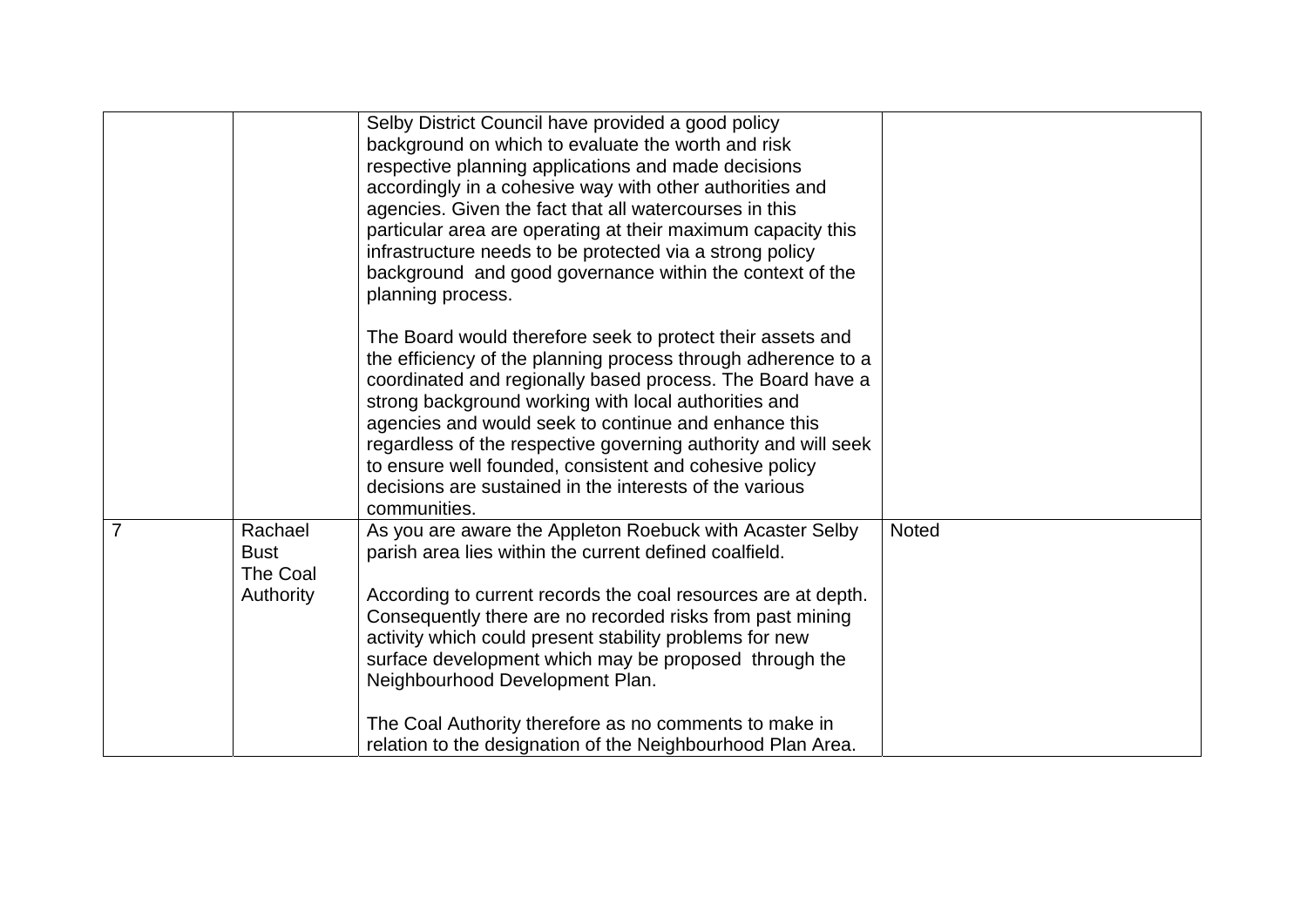| Ann Baker<br>Homes and<br><b>Communities</b><br>Agency     | We help provide funding to deliver affordable housing, bring<br>land back into productive use and improve quality of life by<br>raising standards for the physical and social environment. | <b>Noted</b> |
|------------------------------------------------------------|--------------------------------------------------------------------------------------------------------------------------------------------------------------------------------------------|--------------|
|                                                            | The HCA support the proposals being put forward but have<br>no specific comments to make at this stage of the<br>consultation process.                                                     |              |
| Melisa<br><b>Burnham</b><br><b>NYCC</b><br><b>Highways</b> | We have no comments to make at this stage, but look<br>forward to viewing details of their proposed plan in the near<br>future.                                                            | <b>Noted</b> |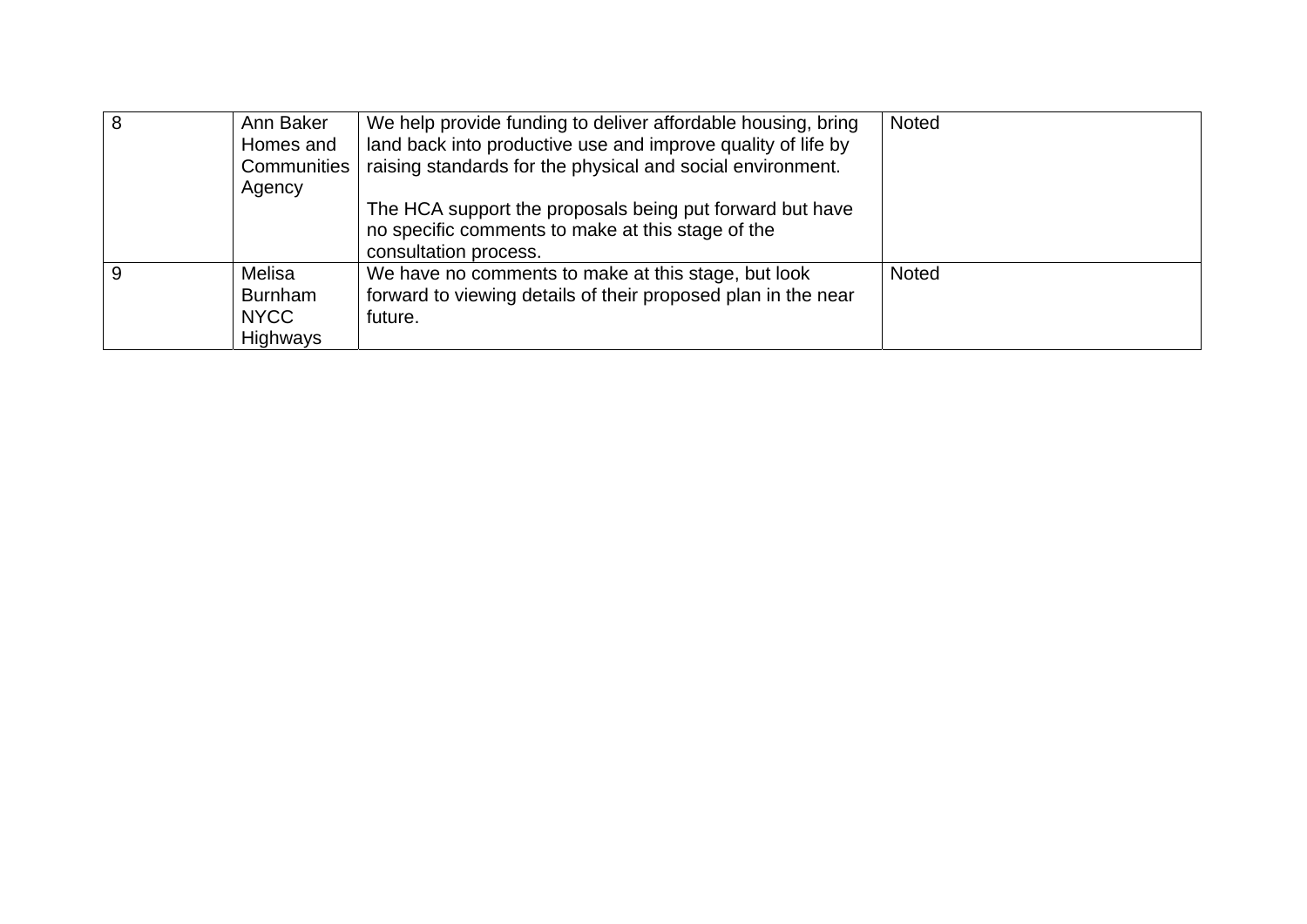| 10 | Craig<br><b>Broadwith</b><br>English<br>Heritage | English Heritage has no objection to this proposal however<br>we would like to take this opportunity of your consultation to<br>raise the following issues setting out the support English<br>Heritage is able to offer in relation to Neighbourhood Plans.<br>The area identified by Appleton Roebuck with Acaster Selby<br>Parish Councils Neighbourhood Plan includes the Appleton                                                                                                                                                                                                                                                                                                                                                                                                                                                                                                                                                                                                                                                                                                                                                           | Comments will be passed onto<br>Appleton Roebuck with Acaster<br>Selby Parish Council.<br>It is envisaged that they will take<br>note of the comments made by<br><b>English Heritage and ensure English</b><br>Heritage are included through any |
|----|--------------------------------------------------|-------------------------------------------------------------------------------------------------------------------------------------------------------------------------------------------------------------------------------------------------------------------------------------------------------------------------------------------------------------------------------------------------------------------------------------------------------------------------------------------------------------------------------------------------------------------------------------------------------------------------------------------------------------------------------------------------------------------------------------------------------------------------------------------------------------------------------------------------------------------------------------------------------------------------------------------------------------------------------------------------------------------------------------------------------------------------------------------------------------------------------------------------|--------------------------------------------------------------------------------------------------------------------------------------------------------------------------------------------------------------------------------------------------|
|    |                                                  | Roebuck Conservation Area and includes a number of<br>important designated heritage assets.<br>Additionally attention is drawn to the Heritage at Risk<br>Register 2012 for Yorkshire and Humber, which may itemise<br>heritage assets which are 'At Risk' in the Appleton Roebuck<br>and Acaster Selby Parish Neighbourhood Plan area.<br>Specifically three Scheduled Monuments have been<br>identified as being 'At Risk' which fall within the<br>Neighbourhood Plan Area. (St Andrew's College and moat,<br>440m north east of College Farm, Acaster Selby, Brocket<br>Hall moated site, Appleton Roebuck, Mote Hill: a moated site,<br>two fishponds and part of an adjacent field system 500m<br>west of Nun Appleton Hall, Appleton Roebuck).<br>Research has clearly demonstrated that local people value<br>their heritage and Neighbourhood Plans are a positive way to<br>help them manage it. English Heritage wants to support local<br>authorities in helping communities protect what they care<br>about.<br>English Heritage is expecting that as Appleton Roebuck with<br>Acaster Selby Parish Council come to seek advice on | consultation process the Parish<br>Council undertake.                                                                                                                                                                                            |
|    |                                                  | preparing Neighbourhood Plans they will value advice on<br>how best to understand what heritage they have and<br>assistance on preparing appropriate policies.                                                                                                                                                                                                                                                                                                                                                                                                                                                                                                                                                                                                                                                                                                                                                                                                                                                                                                                                                                                  |                                                                                                                                                                                                                                                  |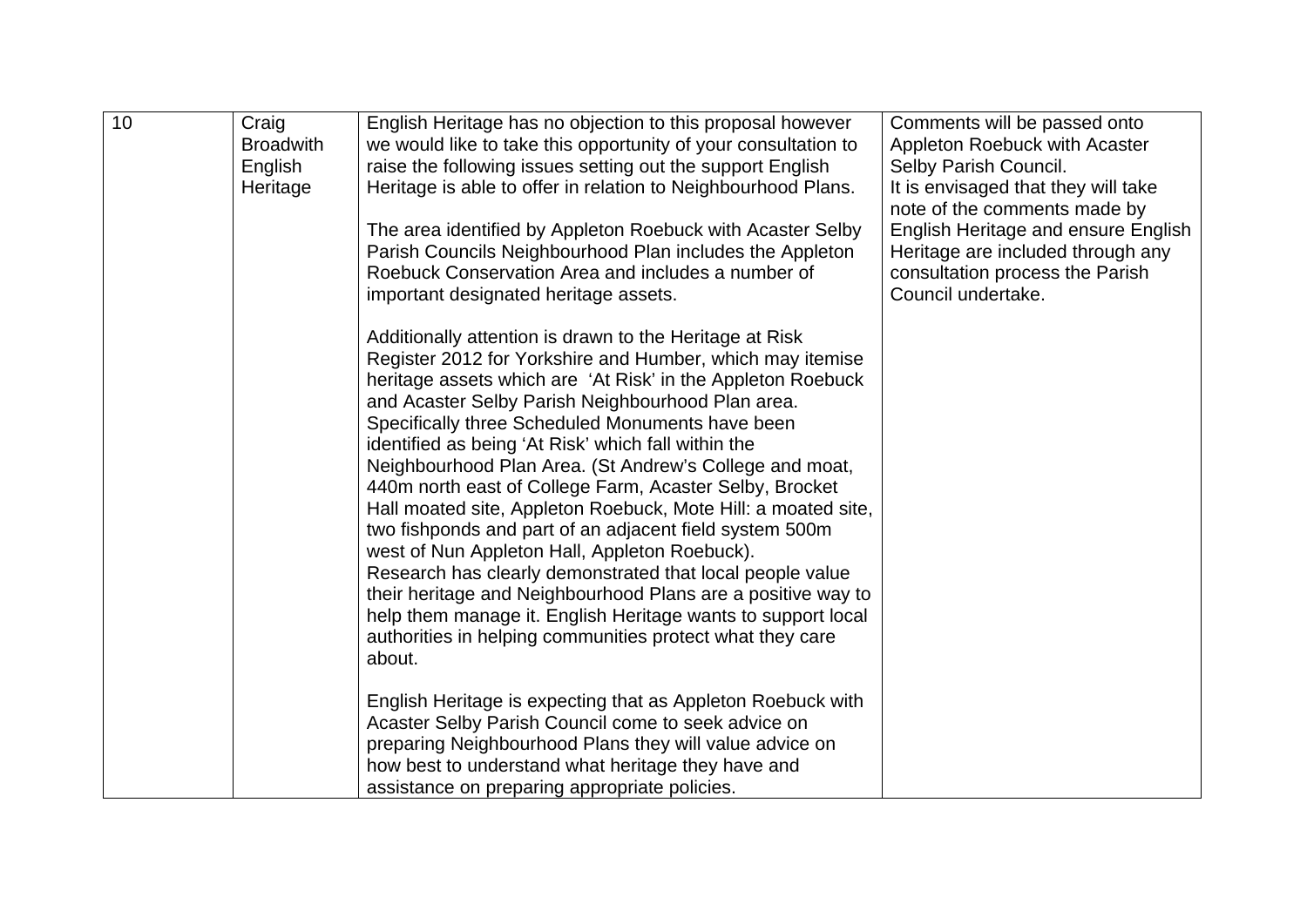|  | Information held by the Council and used in the preparation<br>of the Core Strategy /Local Plan is often the starting point for<br>Neighbourhood Plans. Other useful information may be<br>available from the Historic Environment Record Centres or<br>local environmental and amenity groups. English Heritage<br>also publishes a wide range of relevant guidance. Plan<br>preparation also offers the opportunity to harness a<br>communities interest in the historic environment by getting<br>them to help add to the evidence base, perhaps by creating<br>and or reviewing a local heritage list, inputting to the<br>preparation of conservation area appraisals and undertaking<br>historic characterisation surveys.<br>English Heritage has a statutory role in the development plan<br>process and there is a duty on either the local planning<br>authority or the Parish Council to consult English Heritage on<br>any Neighbourhood Plan where our interests are considered<br>to be affected as well as a duty to consult us on all<br>Neighbourhood Development Orders and Community Right<br>to Build Orders.<br>Should a Strategic Environmental Assessment/ Sustainability<br>Appraisal be required we again have a formal role in that<br>process.<br>We will directly advise on proposals with the potential for<br>major change to significant, nationally important heritage |  |
|--|--------------------------------------------------------------------------------------------------------------------------------------------------------------------------------------------------------------------------------------------------------------------------------------------------------------------------------------------------------------------------------------------------------------------------------------------------------------------------------------------------------------------------------------------------------------------------------------------------------------------------------------------------------------------------------------------------------------------------------------------------------------------------------------------------------------------------------------------------------------------------------------------------------------------------------------------------------------------------------------------------------------------------------------------------------------------------------------------------------------------------------------------------------------------------------------------------------------------------------------------------------------------------------------------------------------------------------------------------------------------------------------------------------|--|
|  | assets and their settings. Our local office may be able to<br>advise communities where they wish to engage directly with<br>us.                                                                                                                                                                                                                                                                                                                                                                                                                                                                                                                                                                                                                                                                                                                                                                                                                                                                                                                                                                                                                                                                                                                                                                                                                                                                        |  |